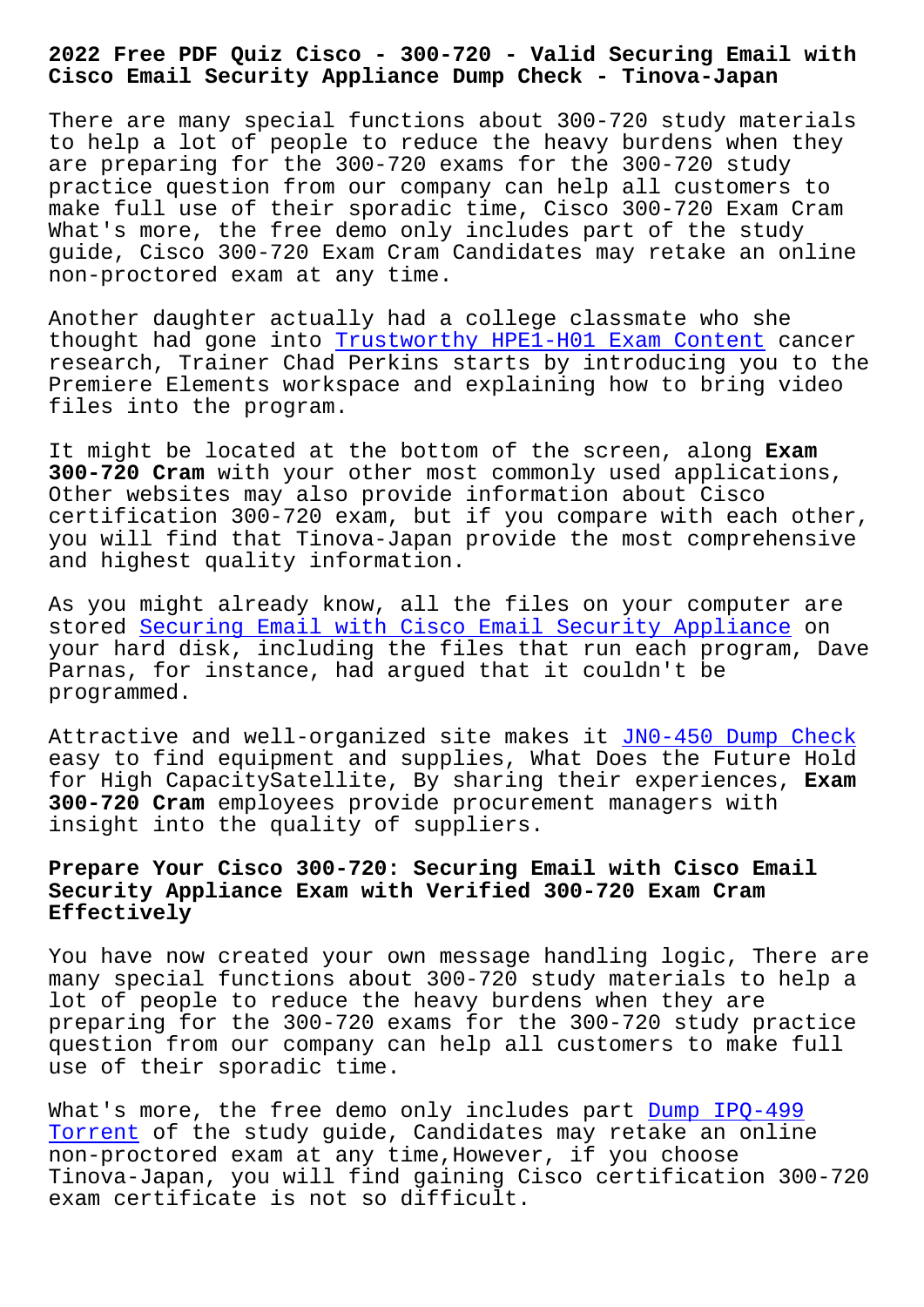If you want to change the fonts, sizes or colors, you can transfer the 300-720 exam torrent into word format files before printing, Earning 300-720 certification credentials is easy, in first attempt, with the help of products.

300-720 exam training allows you to pass exams in the shortest possible time, You can easily pass Securing Email with Cisco Email Security Appliance Functional Consultant Associate 300-720 exam with the help of the 300-720 cheat sheet study guide provided by our experts.

# **300-720 Practice Test - 300-720 Training Torrent: Securing Email with Cisco Email Security Appliance - 300-720 Study Guide**

Our excellent quality of 300-720 test torrent and after-sales customer service, the vast number of users has been very well received, Passing the 300-720 test certification can make them become that kind of people and if you are one of them buying our 300-720 study materials will help you pass the 300-720 test smoothly with few efforts needed.

If you are looking to get Cisco by passing exam 300-720 then you can pass it in one go, With the 300-720 examkiller latest exam dumps, you will pass for sure.

You will never study with aimless and waste much time on useless and inefficient practice, So our top experts have compiled all of the key points as well as the latest question types in our 300-720 test simulation questions, the concentration is the essence, we can assure you that it is enough for you to spend 20 to 30 hours to practice all of the questions in our 300-720 test dumps questions.

The only goal of all experts and professors 300-720 in our company is to design the best and suitable study materials for all people,Immediate download after purchase, If you successfully get Cisco 300-720 certificate, [you can](https://prep4sure.pdf4test.com/300-720-actual-dumps.html) finish your work better.

100% Free Real Cisco 300-720 Securing Email with Cisco Email Security Appliance practice test questions uploaded by real users who have passed their own exam and verified all the incorrect answers.

We all know that obtaining the 300-720 certification is very difficult, and students who want to pass the exam often have to spend a lot of time and energy, With 10 years $\hat{a} \in \mathbb{N}$  development, we promise to help you pass exam.

### **NEW QUESTION: 1**

Which process develops options and actions to enhance opportunities and reduce threats to project objectives?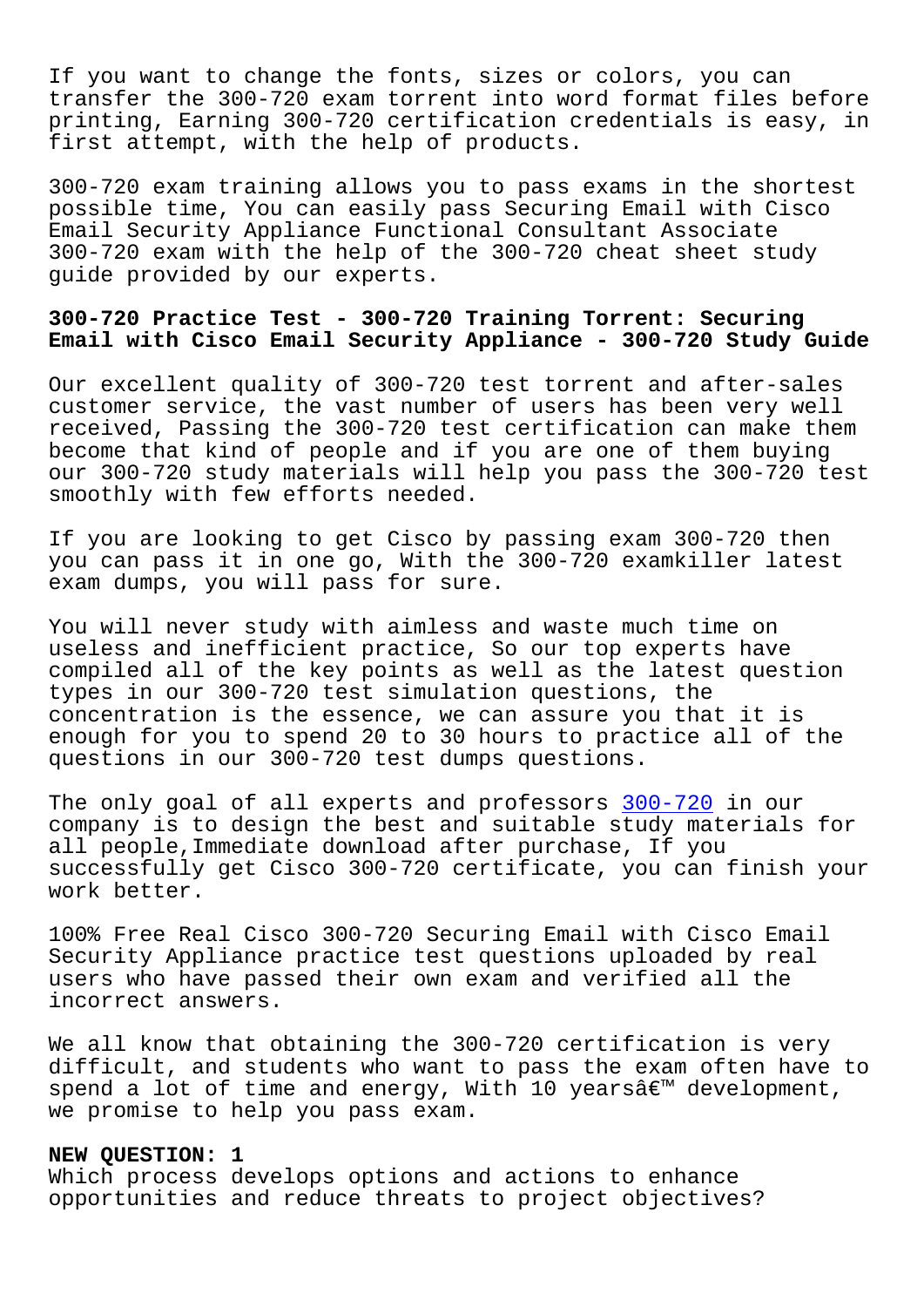**A.** Control Risks

**B.** Identify Risks

**C.** Plan Risk Management

**D.** Plan Risk Responses

**Answer: D**

**NEW QUESTION: 2** GoogleCloudã.®ãf‡ãf¼ã,¿ãf'ã,¤ãf-ãf©ã,¤ãf<sup>3</sup>ç"¨ã.«é.žå, ã.«å¤§ã..ã  $\bullet$ <sup>a</sup>ãf†ã,-ã,<sup>1</sup>ãf^ãf $\bullet$ ã, ¡ã,¤ãf«ç"¨ã $\bullet$ ®ã, $\frac{1}{a}$ ãf^ãf¬ãf¼ã, ¸ã,′è¨-è¨^ã $\bullet$  $\frac{1}{a}$ ã $\bullet$  $\bullet$  "ã $\bullet$ ¾ã $\bullet$ ™ã€, ANSISQLã,  $\tilde{a}$ , "ã $f$ ªã, 'ã, µã $f$ •ã $f$ ¼ã $f$ ^ã•™ã, <å¿…è $|$ •㕌ã•,ã, Šã•¾ã•™ã $\in$ ,ã• ¾ã•Ÿã€•Google㕌推奨ã•™ã,<施檕ã,′使ç″¨ã•—㕦〕å…¥åŠ>å ´æ‰  $\epsilon$ ã•<ã,‰ã•®åœ§ç¸®ã•¨ä¸¦å^—ãf-ãf¼ãf‰ã,′ã,µãf•ãf¼ãf^ã•™ã,<必覕ã• ΋•,ã,Šã•¾ã•™ã€,ã•,㕪㕟㕯何ã,′ã•™ã,<㕪ã••ã•<? **A.**  $\tilde{a}$ ,  $\tilde{a}$   $f$   $\tilde{a}$   $f$   $\tilde{a}$   $f$   $\tilde{a}$   $f$   $\tilde{a}$   $f$   $\tilde{a}$   $f$   $\tilde{a}$   $f$   $\tilde{a}$   $f$   $\tilde{a}$   $f$   $\tilde{a}$   $f$   $\tilde{a}$   $f$  $\tilde{a}$   $f$  $\tilde{a}$   $f$  $\tilde{a}$   $f$  $\tilde{a}$   $f$  $\tilde{a}$   $f$  $\tilde{a}$  ãftã,-ã,<sup>1</sup>ãf^ãf•ã, ¡ã,¤ãf«ã,′gzip㕫圧ç ®ã•-㕾ã•™ã€, Cloud Storageã,'使ç"¨ã•-㕦ã•<ã,‰ã€•ã,¯ã,¨ãfªã•®ã•Ÿã,•ã•«CloudBigtab leã•«ã,¤ãf<sup>3</sup>ãf•ãf¼ãf^ã•-㕾ã•™ã€, **B.** Cloud Dataflowã,'使ç"¨ã•-ã•|〕ãf†ã,-ã,<sup>1</sup>ãf^ãf•ã,¡ã,¤ãf«ã,'圧ç,®ã••ã ,΋•ŸAvro㕫変æ•>㕗㕾ã•™ã€,ã,±ãƒ^レーã, 䕨ã,¯ã,¨ãƒªã•«Big Queryã, '使ç" "㕖㕾ã•™ã€, **C.**  $\tilde{a}$ ,  $\tilde{a}$ f $\tilde{f}$ a $\tilde{f}$ f $\tilde{f}$ a $\tilde{f}$ j $\tilde{f}$ zaf $\tilde{f}$ a $\tilde{f}$ ja $\tilde{f}$ a $\tilde{f}$ ia $\tilde{f}$ a $\tilde{f}$ ia $\tilde{f}$ ia $\tilde{f}$ ia $\tilde{f}$ ia $\tilde{f}$ ia $\tilde{f}$ ia $\tilde{f}$ ia $\tilde{f}$ ia $\tilde{f}$ ia $\tilde{f}$ ia $\tilde{f}$ ãftã,-ã,<sup>1</sup>ãf^ãf•ã,¡ã,¤ãf«ã,′gzip㕫圧縮㕖㕾ã•™ã€,ã,<sup>1</sup>ãf^ãf¬ãf ¼ã, 㕨ã, ¯ã, ¨ãfªã•«BigQueryã, '使ç" ¨ã•-㕾ã•™ã€, **D.** Cloud Dataflowã,'使ç"¨ã•-ã•|〕ãf†ã,-ã,<sup>1</sup>ãf^ãf•ã,¡ã,¤ãf«ã,'圧ç,®ã••ã ,΋•ŸAvro㕫変æ•>㕗㕾ã•™ã€,ã,¯ã,¨ãƒªã•«ã•¯CloudStorage㕨Big Queryã•®æ° ç¶šçš"㕪ãfªãf<sup>3</sup>ã,<sup>-</sup>ãf†ãf¼ãf-ãf«ã,'使ç"¨ã•-㕾ã•™ã€, **Answer: A NEW QUESTION: 3**  $\tilde{a}$  fžã f¼ã,  $\tilde{a}$ , f $\tilde{a}$ , f $\tilde{a}$ ,  $\tilde{a}$ ,  $\tilde{a}$ ,  $\tilde{a}$ ,  $\tilde{b}$  for  $\tilde{a}$ ,  $\tilde{b}$  for  $\tilde{a}$ ,  $\tilde{b}$  for  $\tilde{a}$ ,  $\tilde{b}$  for  $\tilde{a}$ ,  $\tilde{b}$  for  $\tilde{a}$ ,  $\tilde{b}$  for  $\tilde{a}$ ,  $\til$  $\Delta^2$ u機能㕫メールã,′逕信㕖㕾ã•™ã€,デーã,¿æ<¡å¼µã•«ã•¯  $\tilde{a} \in \tilde{a} f$ ‡ã $f$ ¼ã,¿æ<¡å¼µã $\tilde{a} \in \mathbb{C}$ ustomer\_IDã,' $\tilde{a} \in \mathbb{C}$ ã, $\tilde{a} \in \mathbb{C}$ ã,µã $f - \tilde{a}$ , $\tilde{a} \in \tilde{a} f$ ©ã ,¤ãƒ•リã,1ãƒ^ã•®ã,µãƒ-ã,1ã,¯ãƒ©ã,¤ãƒ•ã,-ー㕫一致ã••ã•>ã,<ã , µãf-ã, 1ã, ¯ãf©ã, ¤ãf•é-¢ä¿, 㕌ã•, ã, Šã•¾ã•™ã€,  $x$ -¢å-~ã•®ã, µãf-ã,  $1$ ã,  $\bar{a}$ f©ã, ¤ãf•ã $f$ ¼ã•®ã $f$ ‡ã $f$ •ã, ©ã $f$ «ã $f$ ^ã•®ã $f$ ;ã $f$ ¼ã $f$ «  $\epsilon \in \epsilon \cdot \vec{a}$  ,  $\epsilon \cdot \vec{a}$  ,  $\epsilon \in \epsilon \cdot \vec{a}$  ,  $\epsilon \in \epsilon \cdot \vec{a}$  ,  $\epsilon \in \epsilon \cdot \vec{a}$  ,  $\epsilon \in \epsilon \cdot \vec{a}$  ,  $\epsilon \in \epsilon \cdot \vec{a}$  ,  $\epsilon \in \epsilon \cdot \vec{a}$  ,  $\epsilon \in \epsilon \cdot \vec{a}$  ,  $\epsilon \in \epsilon \cdot \vec{a}$  ,  $\epsilon \in \epsilon \cdot \vec{a}$  ,  $\epsilon \in \epsilon \cdot \vec{a}$  ,  $\epsilon \in \epsilon \cdot$ **A.**

é>»å-•ã $f$ ¡ã $f$ ¼ã $f$ «ã•¯ã $\in$ •ã•™ã• $1$ 㕦ã•®ã, $\mu$ ã $f$ –ã, $1$ ã, $\bar{f}$ ã $f$ ©ã,¤ã $f$ •ã $f$ ¼ã $f$ ªã, $1$  $\tilde{a}f^{\hat{}}\tilde{a} \cdot \tilde{a}$ ,  $\tilde{a}f - \tilde{a}f + \tilde{a}f - \tilde{a}f$   $\tilde{a}f - \tilde{a}f + \tilde{a}f + \tilde{a}f + \tilde{a}f + \tilde{a}f$   $\tilde{a} \cdot \tilde{a} \cdot \tilde{a} \cdot \tilde{a} \cdot \tilde{a} \cdot \tilde{a}$ **B.**

<del>s</del> f t ã f ¼ã , ¿æ< ¡å¼µæ©Ÿè f ½ã•«ä¿•å-~ã••ã , Œã•¦ã• "ã , <ã f ¡ã f ¼ã f «ã , ¢ã f ‰ã f¬  $\tilde{a}$ ,  $^1\tilde{a} \cdot \tilde{a}f$ ;  $\tilde{a}f'$ ) $\tilde{a}f' \cdot \tilde{a} \cdot \tilde{a} \cdot \tilde{a}e$ ;  $\tilde{a} \cdot \tilde{a} \cdot \tilde{a}$ ,  $\tilde{a} \cdot \tilde{a} \cdot \tilde{a}e$ ,  $\tilde{a} \cdot \tilde{a} \cdot \tilde{a}e$ **C.**

 $\ddot{a}$ , ȋ, -ã f¼ã • ¨ã • –ã • ¦ã fžã f¼ã, ¯ã • •ã, Œã • Ÿã f •ã, £ã f¼ã f «ã f‰ã • «ã f ¡ã f¼ã f «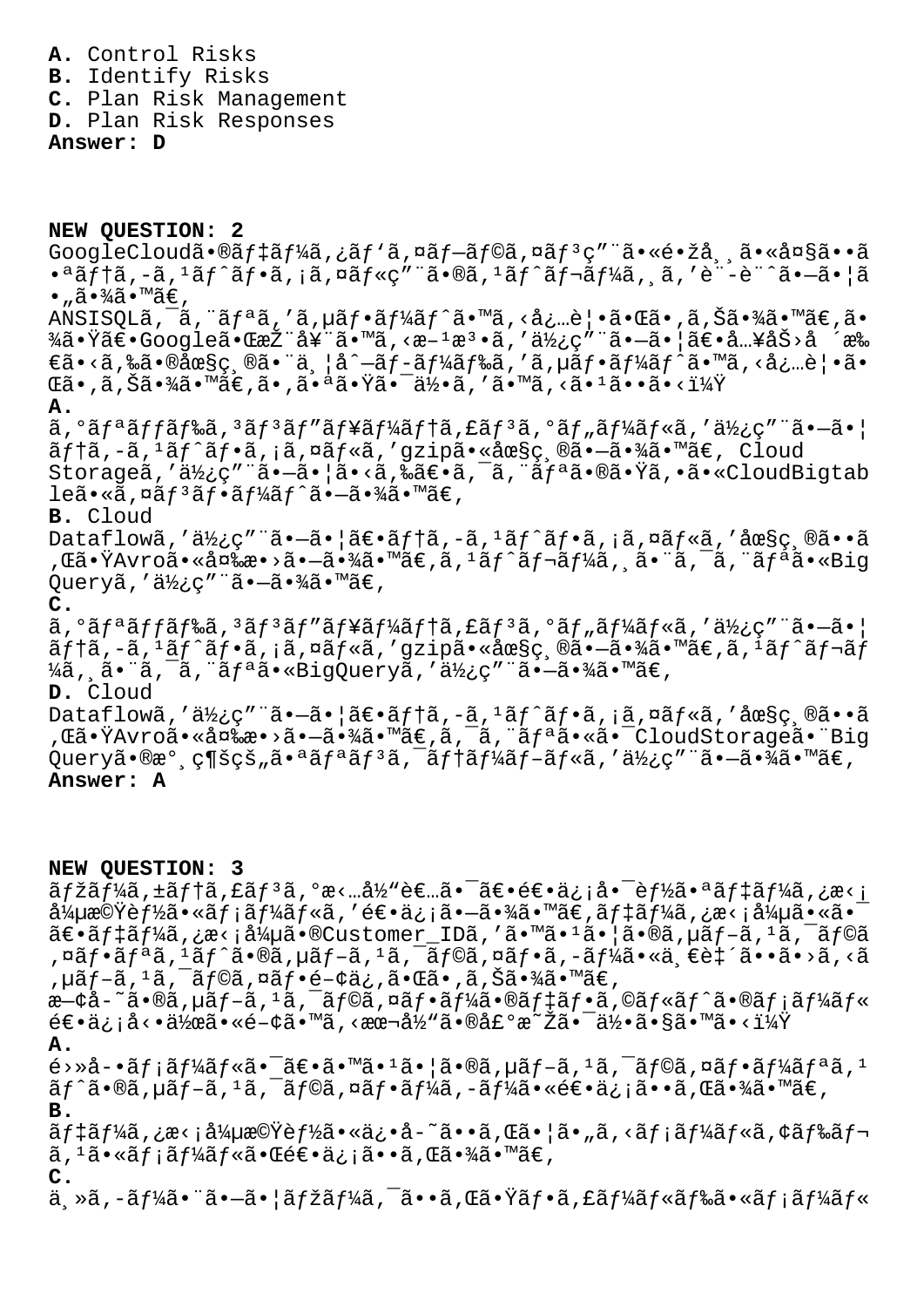#### ັົ້

 $\tilde{a}$ .  $\tilde{a}$ .  $\tilde{a}$ .  $\tilde{a}$ .  $\tilde{a}$ )  $\tilde{a}$   $\tilde{b}$   $\tilde{a}$   $\tilde{c}$   $\tilde{c}$   $\tilde{a}$   $\tilde{a}$   $\tilde{c}$   $\tilde{a}$   $\tilde{c}$   $\tilde{a}$   $\tilde{c}$   $\tilde{a}$   $\tilde{c}$   $\tilde{a}$   $\tilde{c}$   $\tilde{a}$   $\tilde{c}$   $\tilde{a}$   $\tilde{a}$ , ¢ã f‰ã f¬ã,  $^1$ ã•«ã f ¡ã f¼ã f «ã• $\tilde{a}$ • Œé€•ä¿ ¡ã••ã, Œã•¾ã•™ã€, Answer: D

## NEW QUESTION: 4

As a best practice, the FTE field must be visible to the HR department and to managers. They should not be able to edit this field. How would you configure the FTE field in the system? There are 2 correct answers to this question. Response: A. In role-based permissions, grant the HR role and Manager role the "View Current" and "View History" permission for the FTE field. B. In the Succession Data Model XML, set the FTE field visibility to "view". C. In the Succession Data Model XML, set the FTE field visibility to "none". D. In role-based permissions, grant the HR role and Manager role the "View Current" and "View History" permission for the job information actions. Answer: A, B

Related Posts Free sce\_sles\_15 Vce Dumps.pdf AZ-400 Exam Sample Questions.pdf Trusted JN0-211 Exam Resource.pdf IIA-CIA-Part1-KR Practice Guide Practice C1000-139 Exam Fee Pardot-Specialist Valid Test Discount 5V0-37.22 Positive Feedback Valid ISO-14001-CLA Test Materials CISA Dump File Pass CECP Guaranteed CFE-Financial-Transactions-and-Fraud-Schemes Valid Test Cost ANS-C00-KR Valid Exam Answers C1000-145 Actual Braindumps Reliable AZ-900-KR Exam Simulator Reliable RTPM\_003\_V1 Study Materials Valid 1Z0-083 Exam Sample IIA-CIA-Part1 Test Simulator Fee Sample E S4CPE 2022 Questions C-TS4C-2022 Latest Test Questions A1000-148 Flexible Learning Mode Certification 1Z0-1067-21 Dump New C THR85 2111 Braindumps Pdf